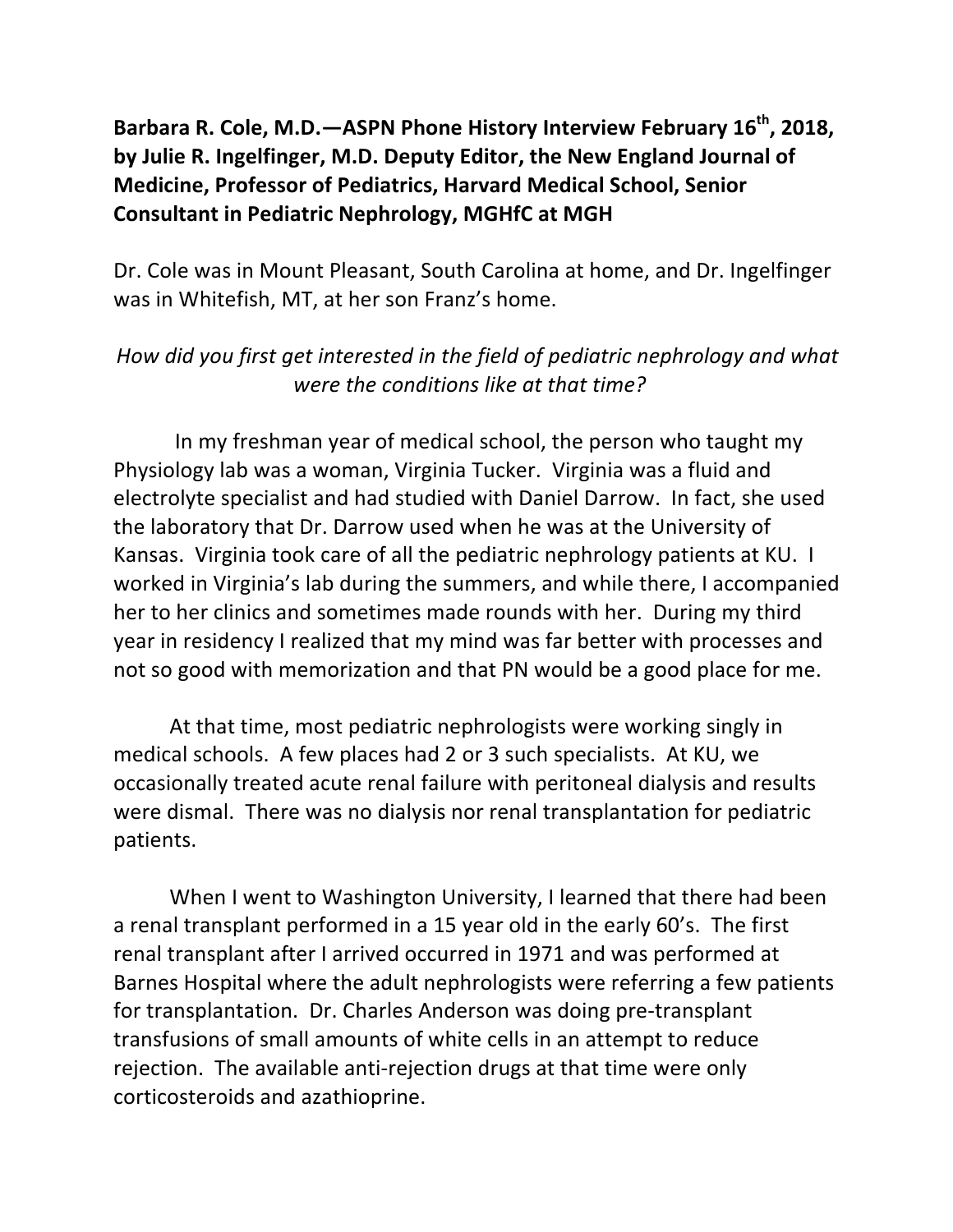Acute post-strep glomerulonephritis was fairly common at that time, as was minimal change nephrotic syndrome. Our practice was primarily an out-patient one, although acute patients were often hospitalized, frequently for long periods. in large part, those children with chronic, progressive diseases succumbed.

### Who was your inspiration and who were the leaders in the field that you *knew of, where were they, and what was their expertise?*

In addition, Dr. Stan Hellerstein was the Pediatric Nephrologist at Children's Mercy Hospital in KC, MO. He, too, had studied with Dr. Darrow. Those whom I admired from afar were the bulwarks of Pediatric Nephrology—Clark West, Mac Holliday, Henry Barnett and Chet Edelmann, and Ellen Lieberman, etc. Renee Habib was the best known renal pathologist in the "world." At Washington University, Dr. John Kissane was the renal pathologist. He was particularly interested in cystic diseases of the kidney and that attracted me.

*What* were the major issues confronting the field of pediatric nephrology and *the practicalities of research (clinical or experimental) in these areas and* how has treatment changed over time?

**The Community of the T** 

Too few people choosing PN; this seems still to be the case. Dialysis equipment was not yet adapted to pediatric use, especially for small children. Through the years, both hemo- and peritoneal dialysis techniques and equipment have been greatly improved.

Renal pathology techniques included light and electron microscopy, and there were immunofluorescent techniques, but all was pretty elementary. Many more techniques are available today. Laboratory research was limited primarily to whole animal studies—a black box approach. Micropuncture techniques ushered in more knowledge about single nephron function. Today more techniques have elucidated the physiology and pathophysiology of individual segments of nephrons.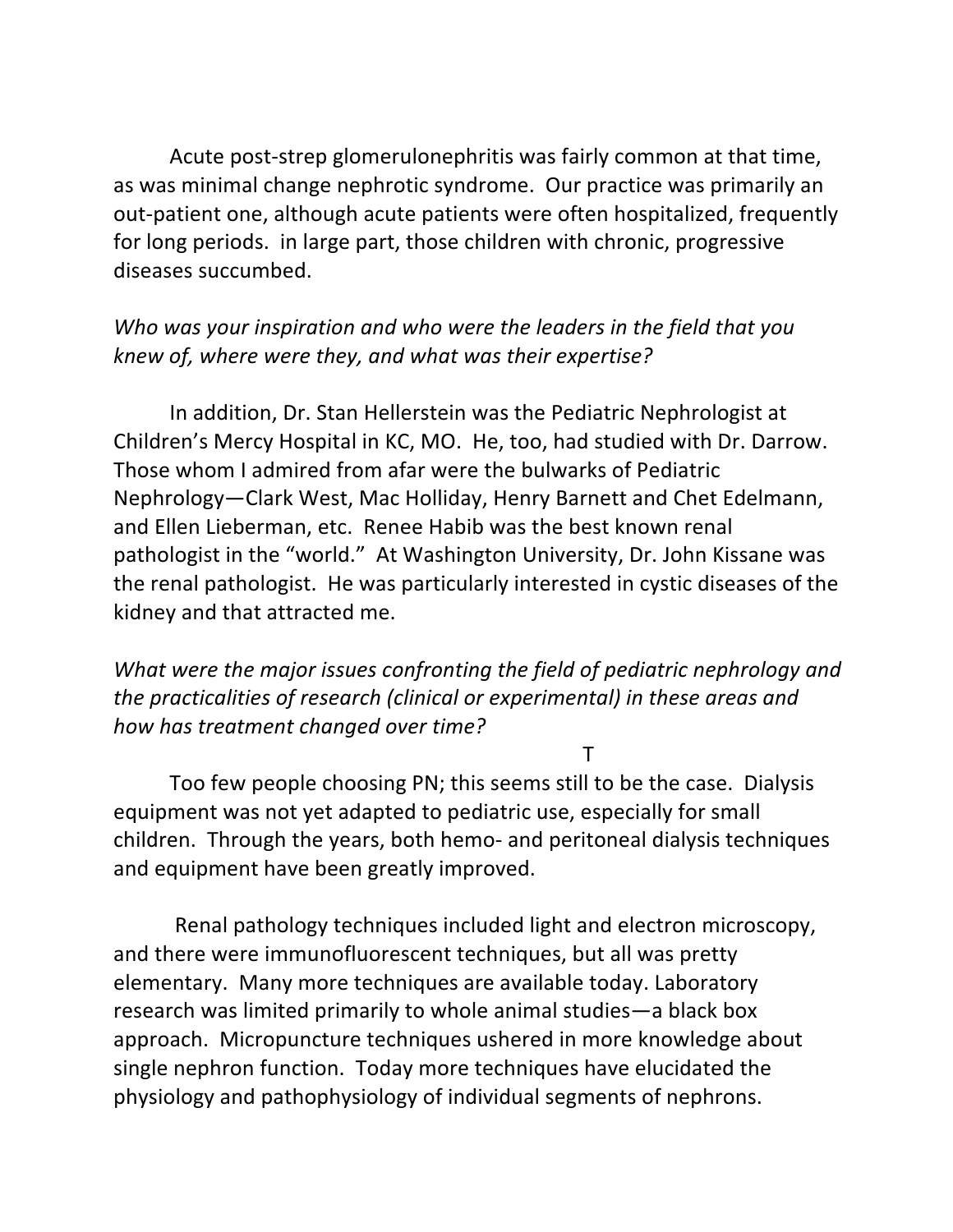Clinical research was hampered by too few patients with any one disease. Today multicenter trials have increased knowledge of the effects of medications and allowed some identification of etiologies and pathogenesis of diseases. Clinical research today, as well as some bench research, has led to much better immunosuppressive approaches to transplantation.

# When did the differences between pediatric and adult nephrology first appear and why do you believe that the field developed?

I think the field developed because of a growth in the knowledge of general pediatrics and the acknowledgement that diseases of the kidney were too complex for general pediatricians to treat. Adult nephrologists did care for kids for a while, and I remember an IPNA meeting about 1980 in which a European adult nephrologist told me he saw no reason for pediatric nephrology to be a specialty! However, an increasing awareness of the effects of growth and development on pediatric diseases, and the effects of those diseases on growth and development occurred. Further, we all began to acknowledge that care of the pediatric patient demanded care of the whole family. We began to learn more about how to talk to the patient and how to talk to families—and that they were not the same.

# Can you describe some "firsts" or "new developments" that you developed *or adopted/used in clinical practice.*

Alan Robson and I first reported the use of intravenous methylprednisolone on the treatment of rapidly progressive glomerulonephritis, and we continued to use that treatment on severe glomerulonephritis was. Alan and I also perfected the technique of inulin clearances without urine collection in children. We used that technique for many years. I think it has largely been supplanted by nuclear medicine techniques, but it served us well for a long time.

My collaboration with Philip Needleman studying the renal effects of atrial natriuretic factor led to considerable knowledge about that peptide